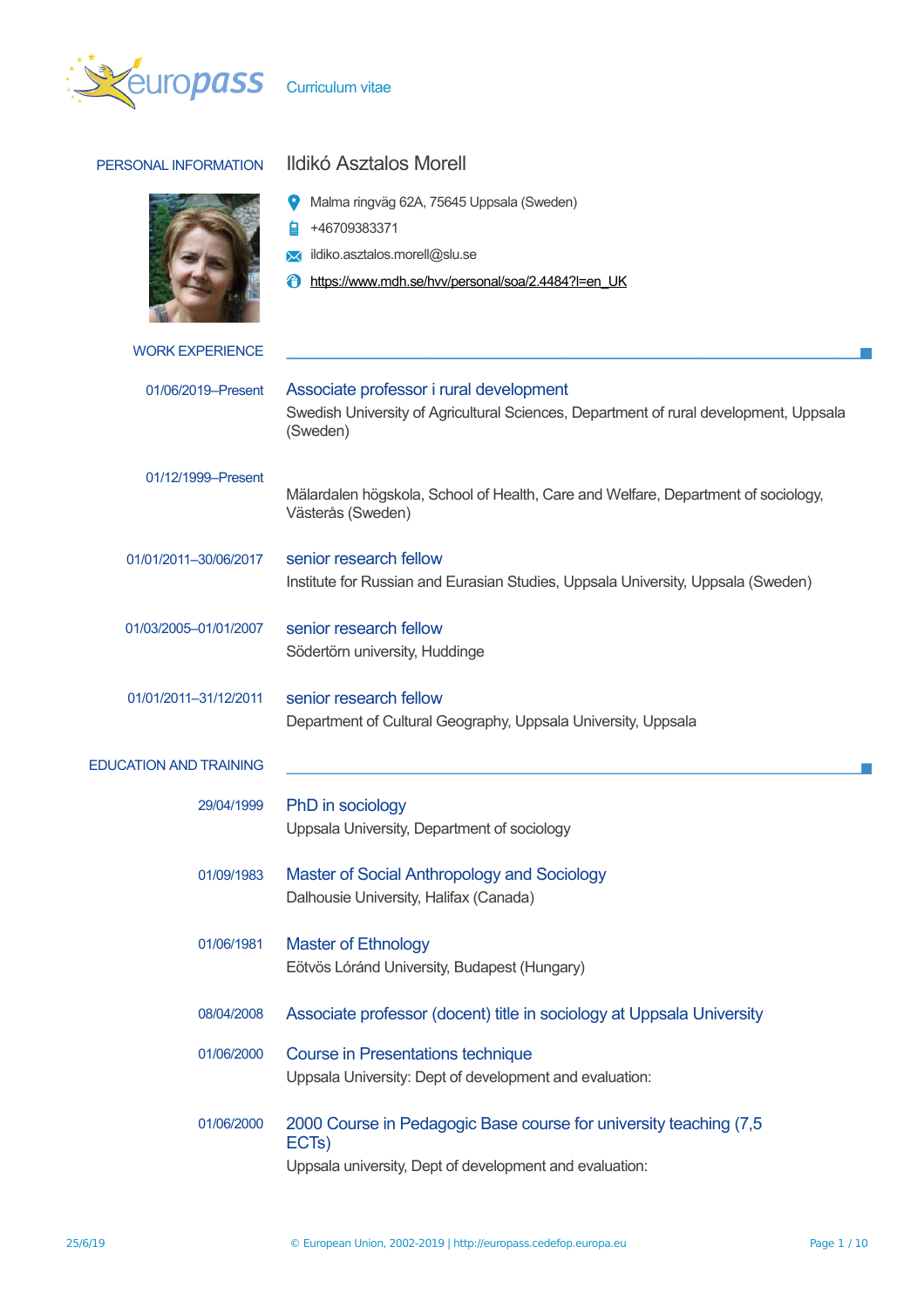

| 01/06/2008                         | Course for PhD thesis supervisors                                                                                                                                                                                                          |                |                    |                   |                |  |
|------------------------------------|--------------------------------------------------------------------------------------------------------------------------------------------------------------------------------------------------------------------------------------------|----------------|--------------------|-------------------|----------------|--|
|                                    | Uppsala University; Dept of development and evaluation                                                                                                                                                                                     |                |                    |                   |                |  |
| <b>PERSONAL SKILLS</b>             |                                                                                                                                                                                                                                            |                |                    |                   |                |  |
| Mother tongue(s)                   | Hungarian                                                                                                                                                                                                                                  |                |                    |                   |                |  |
| Foreign language(s)                | <b>UNDERSTANDING</b>                                                                                                                                                                                                                       |                | <b>SPEAKING</b>    |                   | <b>WRITING</b> |  |
|                                    | Listening                                                                                                                                                                                                                                  | Reading        | Spoken interaction | Spoken production |                |  |
| English                            | C <sub>2</sub>                                                                                                                                                                                                                             | C <sub>2</sub> | C <sub>2</sub>     | C <sub>2</sub>    | C <sub>2</sub> |  |
| Russian                            | <b>B1</b>                                                                                                                                                                                                                                  | B1             | A2                 | A2                | A2             |  |
| German                             | <b>B2</b>                                                                                                                                                                                                                                  | <b>B2</b>      | <b>B1</b>          | <b>B1</b>         | B1             |  |
|                                    | Levels: A1 and A2: Basic user - B1 and B2: Independent user - C1 and C2: Proficient user<br><b>Common European Framework of Reference for Languages</b>                                                                                    |                |                    |                   |                |  |
| <b>Communication skills</b>        | Keynote speeches                                                                                                                                                                                                                           |                |                    |                   |                |  |
|                                    | "Comments on Maria Mies opening speech on "Globalisation and Rural Transformation in Europé",<br>Conference reprints Gender and Rural Transformations in Europe, Wageningen, 1999, keynote<br>discussant                                   |                |                    |                   |                |  |
|                                    | "The fish, the net and the sea: Othering and the multiple marginalisation processes of Romani in the<br>context of post-socialist rural transition" ESRS, Crete, 2011 Keynote,<br>http://esrs2011.maich.gr/docs/plenaries/MORELL_paper.pdf |                |                    |                   |                |  |
| Organisational / managerial skills | <b>Academic Leadership</b>                                                                                                                                                                                                                 |                |                    |                   |                |  |
|                                    | Head of Working Life Studies (ämnesansvarig) MDH School of Health, Care and Welfare (2016-2017)                                                                                                                                            |                |                    |                   |                |  |
|                                    | Head for research group on Sustainable Working life (2016--2017)                                                                                                                                                                           |                |                    |                   |                |  |
|                                    | Member of Research Council at School of Health, Care and Welfare, Mälardalen Univ. (2016-2017)                                                                                                                                             |                |                    |                   |                |  |
|                                    | Director of studies (studierektor) in sociology ISB, MDH (2001-2002 & 2003)                                                                                                                                                                |                |                    |                   |                |  |
|                                    | Gender studies co-ordinator (Genus lektor) co-ordination of gender studies at MDH (2003)                                                                                                                                                   |                |                    |                   |                |  |
|                                    | International appointment                                                                                                                                                                                                                  |                |                    |                   |                |  |
|                                    | Coordinator for research team on rural poverty for European Association for Rural Sociology ESRS,<br>$(2014 - 2015)$                                                                                                                       |                |                    |                   |                |  |
|                                    | <b>Board membership</b>                                                                                                                                                                                                                    |                |                    |                   |                |  |
|                                    | Board Member for Swedish Association of Sociologists (2009-2010)                                                                                                                                                                           |                |                    |                   |                |  |
|                                    | Board Member for the Nordic Association for Sociology (2010)                                                                                                                                                                               |                |                    |                   |                |  |
|                                    | Co-ordination of panels at international conferences:                                                                                                                                                                                      |                |                    |                   |                |  |
|                                    | Panels at BASEES, AAASS, ICEES, Aleksanteri conference, International Rural Sociological<br>Association, European Rural Sociological Association, Nordic Sociological Association                                                          |                |                    |                   |                |  |
|                                    | Examples:                                                                                                                                                                                                                                  |                |                    |                   |                |  |
|                                    | 2004: Co-ordinator for the workshop on Rural Sociology at The 22 <sup>nd</sup> Nordic Sociology Congress 2004<br>in Malmö                                                                                                                  |                |                    |                   |                |  |
|                                    | 2004: Co-ordinator for five workshops on gender and rural development at the European Rural<br>Sociological Associations Biannual meeting in Keszthely, Hungary, 2005                                                                      |                |                    |                   |                |  |
|                                    | 2010: Co-ordinator for two workshops on "Gender and generational relations in rural transition under<br>post-socialism" at ICCEES worlds congress in Stockholm.                                                                            |                |                    |                   |                |  |
|                                    | 2010: co-ordinator for workshop on "Rural service provision and local care regimes at the First<br>conference on Nordic Rural Futures", Tammsvik, Sweden                                                                                   |                |                    |                   |                |  |
|                                    | 2012: IRSA (International Rural Sociological Association) coordinator on workshop on rural<br>marginalisation with focus on the Romani                                                                                                     |                |                    |                   |                |  |
|                                    |                                                                                                                                                                                                                                            |                |                    |                   |                |  |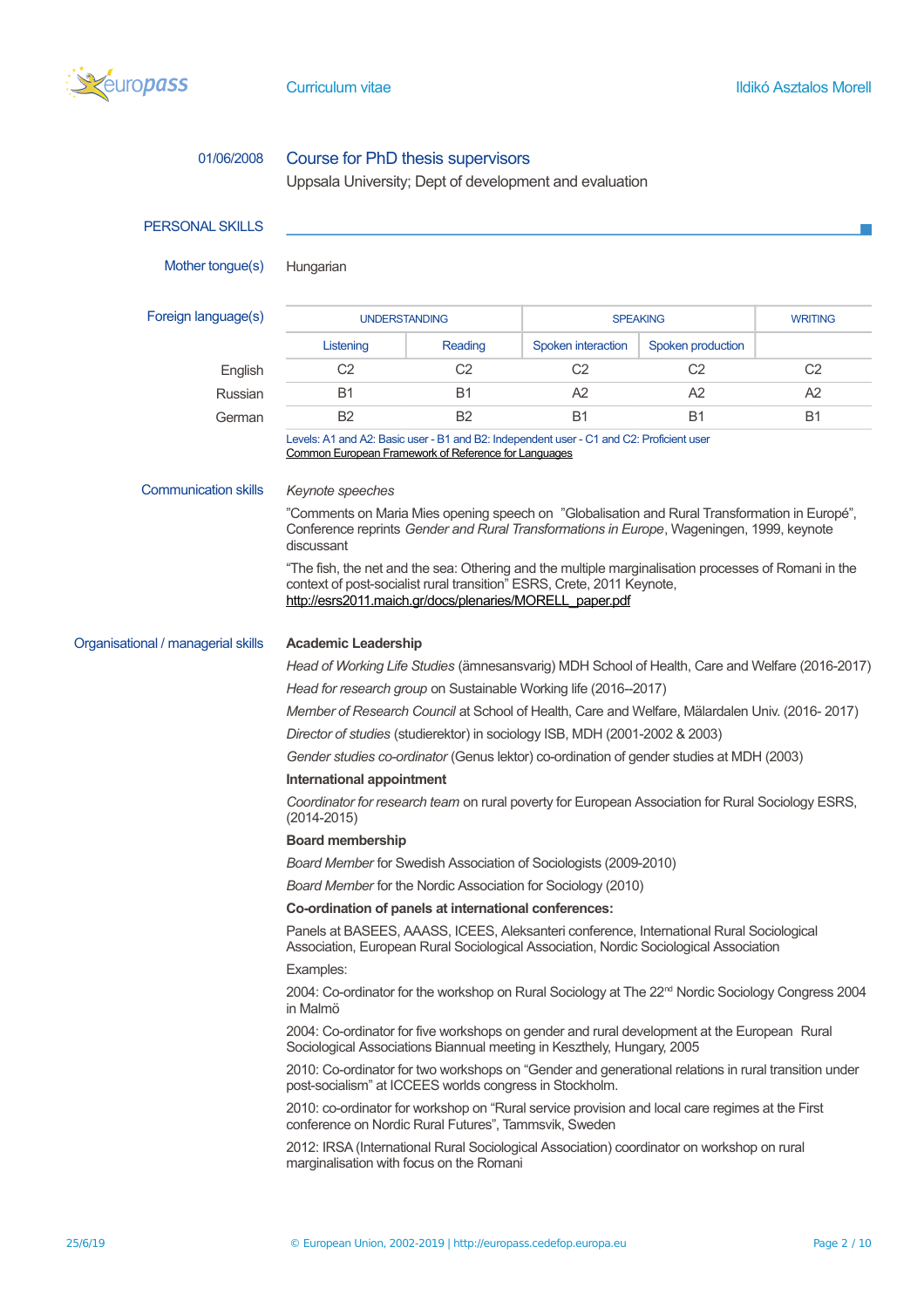

#### **Organisation of conference**

2016: Communicating with States: International conference on underprivileged mobilities within the EU at Uppsala Centre for Russian and Eurasian Studies, Uppsala University

# Job-related skills **Post-doctoral supervision**

2016: Visby scholar, Ales Mihalevic IRES, Uppsala

2018: Visby scholar, Elena Bogdanova; Mälardalen university, Västerås

## **Research application evaluation**

2008: FAS: evaluation of a research application on health tourism

2016: Hungarian research board OTKA: Evaluation of research grant applications to the

#### Evaluator of PhD applications

2005: for BEEGS, Södertörn university

#### **Referee for international journals and publishers**

2019: Sociologia Ruralis: Paper on rural poverty in Hungary

2018: Ager: East European rural development

2017: Baltic Worlds: memory politics in Eastern Europe

2017: Baltic Worlds: intersectional discrimination of Roma

2017: Emerald Publisher book publication reviewer on gender and global development

2015: Local Economy Journal, Special issue on "Social Exclusion and Poverty" (Guest Editors: Ali Madanipour, Newcastle & Sabine Weck, Dortmund

2012: Open Social Science Journal: on agrotourism

2007: Journal of Comparative Family Studies, comparative family dynamics United States, Finland and Iceland

2005: European Journal of Spatial Development: land fragmentation in Central Europe

## **National and international prizes**

1980: "Scientiarium Universitae de Rolando Eötvös Nominata" for academic merits and student representation

2000: Gunilla Strömholmstipendium: The price is assigned to female researchers who are active at Uppsala University and have addressed their field of research from a gender perspective with excellence.

## ADDITIONAL INFORMATION

Publications (only published) **Peer-review articles: published 1.** 2019: **Asztalos Morell, I** ["The role of public private partnership in the governance of racialised](https://onlinelibrary.wiley.com/doi/10.1111/soru.12256)  [poverty in a marginal rural area in Hungary"](https://onlinelibrary.wiley.com/doi/10.1111/soru.12256) *Sociologia Ruralis*; special issue on rural poverty edited by: Sandra Contzen, Anja Decker, Mark Shucksmith 2. 2018: **Asztalos Morell, I,** "Poverty and participation in Hungarian rural municipality: a networked understanding of exclusion and methods for reducing it" *Local Government Quarterly*, Journal of All India Institute of Local Self-Government 3. 2018: **Asztalos Morell, I** "Mérnök nök a Nök lapja hasábjain az 1950-es években: Emancipáltak vagy a párt propaganda fogjai?" [Women Engineers in the Nök lapja during the fifties: Emancipated or the prisoners of party propaganda] *Társadalmi Nemek Tudománya Interdiszciplináris eFolyóirat* (Gender Studies Interdisciplinary Ejournal, University of Szeged Hungary) 2018, 8 (2) 4. 2018: **Asztalos Morell, I,** Greenfield, M & Smith, D, "Governing underprivileged migrations within the EU: Receiving country responses and Roma Resilience" *Local Economy* 0 (0) 1-10 5. 2018: **Asztalos Morell, I,** ´"Solidarity not alms!": Civil rights movements contesting the evictions and denial of social rights from vulnerable EU citizens in Sweden" *Local Economy*, 0 (0) 1-25. DOI:

10.1117/0269094218767063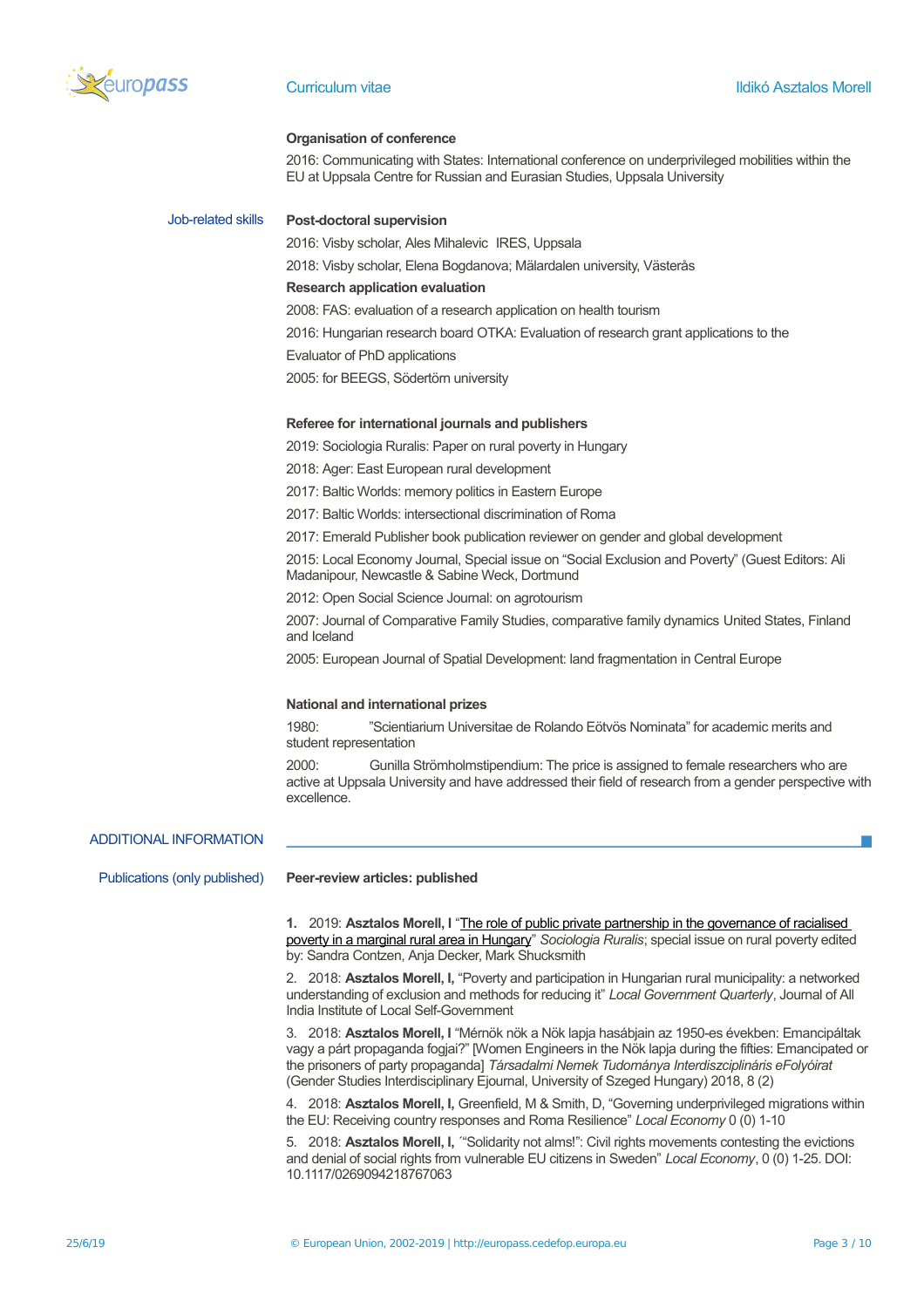

6. 2017: **Asztalos Morell, I** Innovative municipal public work projects in Hungary *Szellem és Tudomány*, (Ideas and Science, Journal of social sciences at Miskolc University) 2017/1-3, pp 40-70

7. 2017: **Asztalos Morell, I** Bread rather than croissant! Representations of Roma ethnicity in the perceptions of rural Hungarian professional municipal care and support givers on normal versus deviant parenting and sexuality, *Szellem és Tudomány*, 2017/1-2, pp 71-100.

8. 2016: **Asztalos Morell, I,** "Roma women's vulnerabilities in the recognition struggles of a Hungarian Roma women's NGO" *Analize: Journal of Gender and Feminist Studies,* Issue No. 7/ 2016

9. 2016: **Asztalos Morell, I,** "Beneficiaries and anomalies of innovative municipal public work projects in Hungary" London: Wildy, Simmonds & Hill Publishing, *The Uppsala Yearbook of Eurasian Studies* 2014 (I) 183-211.

10. 2015: **Asztalos Morell, I,** "Workfare with a human face? Innovative utilization of public work [közfoglalkoztatás] in rural municipalities in Hungary" *Metszetek-Társadalomtudományi folyóirat*, [Social Science Journal] 3 (4).

11. 2015: **Asztalos Morell, I,** "Representations of Romani women in civil society initiatives in the context of post-socialist transition in Hungary" *Baltic Worlds*, 8 (3-4) 34-46

12. 2015: **Asztalos Morell, I,** "Social farming as a means of poverty reduction in rural Hungary" *Socio.hu Special Issue on the Social meaning of food*. 2015 (2) DoI: 10.18030/socio.hu.2015en.83

13. 2014: **Asztalos Morell, I,** "I do not understand how I became a farmer" The poor-peasant path to farm family enterprise in post-socialist rural Hungary" *Development Studies Research,* 1(1) 88-99.

14. 2014: **Asztalos Morell, I,** & Irina Tiurikova: "Single men, single stories: alternative paths in the transition from late Soviet to neo-liberal market economy in the light of life stories" Special Issue in: *'Debatte: Journal of contemporary Central and Eastern Europe*. 22 (3) 329-351.

15. 2013: **Asztalos Morell, I,** "Handing down – taking over/taking care: Generation transfer in Hungarian farm families in the context of transitions" *Acta Ethnographica Hungarica* 58 (1) 57-86

16. 2012: **Asztalos Morell, I,** "Collectivization and the transfer of soft capital in two life stories from Hungary" *Journal of depopulation and rural development studies* (AGER) 2012 (8) *127-153*

17. 2007: **Asztalos Morell, I** 'Between harmony and conflicting interests: Gendered marital negotiations in Hungarian post socialist farm family enterprises' *Journal of Comparative Family Studi*es, 2007

18. 2007: **Asztalos Morell, I** & B. Brandth "Family and Gender in the Transformation of the Countryside" of the *Journal of Comparative Family Studi*es, 2007, s.371-377

19. 1999: **Asztalos Morell, I** 'Post-socialist agricultural transformation and gender construction processes', *Journal of Agriculture and Environment for International Development*, 1999, July, Special issue on Gender, pp. 223-248

20. 1997: **Asztalos Morell, I** "Thesis to the Feminist Analysis of Gender Differences Evolving during the State socialist Period (Gender differences amongst workers in the agricultural sector)" *Szociológiai Szemle* (Hungarian Journal of Sociology), 1997, July

#### **Editor of peer-reviewed edited volumes**

21. 2018 **Asztalos Morell, I**, Greenfields, M. and Smith, D. (eds): Underpriviliged migrations within the EU. Special Issue of *Local Economy* 0(0)

22. 2018: Gradskova, Y & **Asztalos Morell, I** (eds) *Gendering Postsocialism*, Routledge, London

23. 2014: Sätre, AM and **Asztalos Morell, I**: (eds): Attitudes, Poverty and Agency in Russia and Ukraine. New York: Routledge (second edition in 2016)

24. 2013: **Asztalos Morell, I** & Eriksson, Y, Bilden av ingenjören bilden av tekniken, Carlsson, Stockholm (2013)

25. 2008: **Asztalos Morell, I &** Bock, B. (eds) Gender regimes, citizen participation and rural restructuring, Elsevier, 2008

26. 2007: **Asztalos Morell, I** B. Brandth "Family and Gender in the Transformation of the Countryside" of the Journal of Comparative Family Studies, 2007, s.371-377

27. 2005: **Asztalos Morell, I,** Helene Carlbäck, Sara Rastbäck och Madeleine Hurd, (eds), Gender Transitions in Russia and Eastern Europe, Gondolin, Eslöv, 2005

## **Chapters in peer-reviewed edited volumes (published)**

28. 2019: Darvishpour, M., Asztalos Morell, I, Niclas Månsson, Ensamkommande ungdomars röster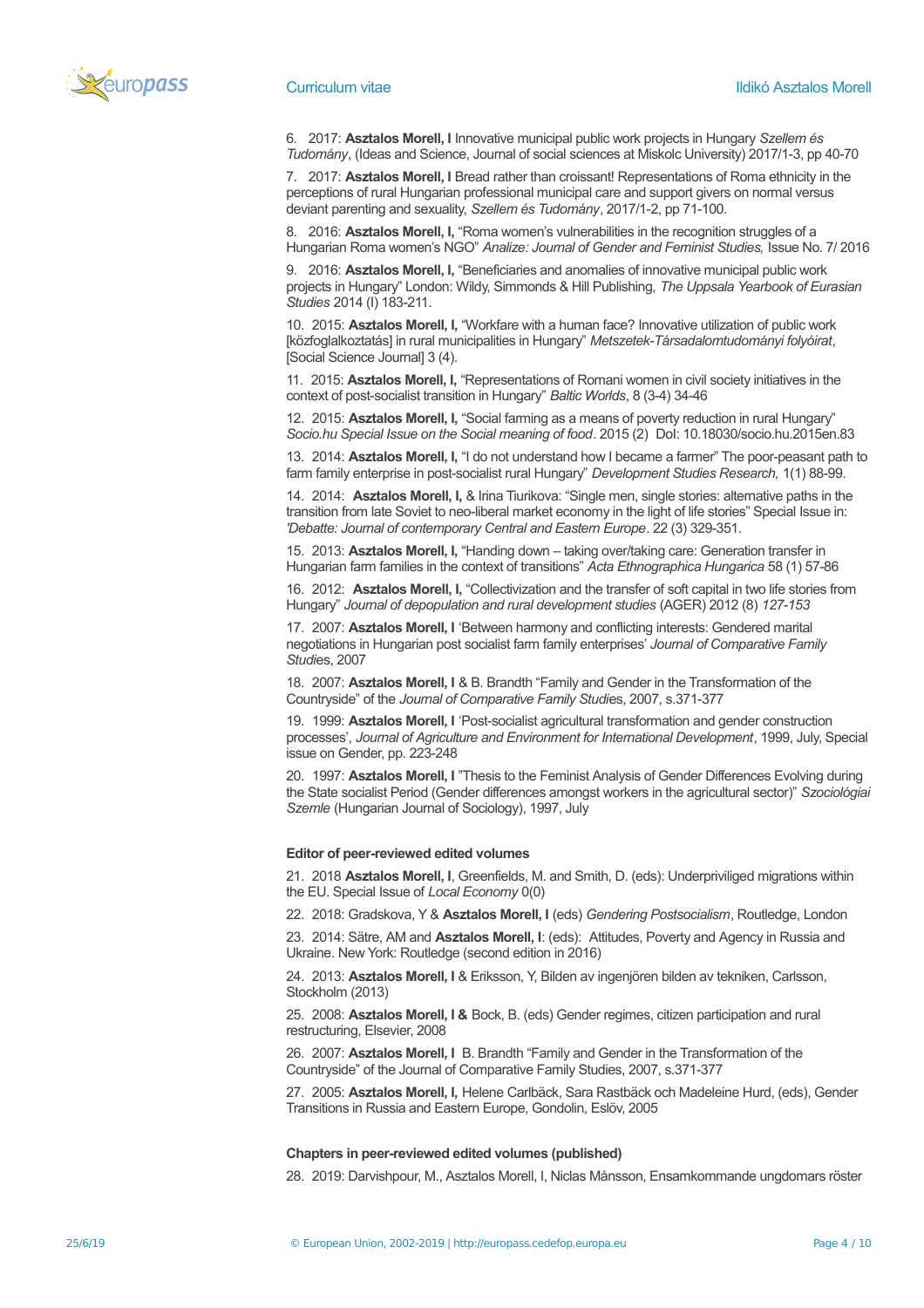

om mottagande, inkludering och jämställdhetsutveckling, in: Darvishpour, M och Månsson, N (eds) Ensamkomna ungdomar, inkludering och jämställdhet, Liber, Stockholm

29. 2019: Darvishpour, M., Asztalos Morell, I, Niclas Månsson Samverkan, utmaningar och mottagande av ensamkommande ungdomar in: Darvishpour, M och Månsson, N (eds) Ensamkomna ungdomar, inkludering och jämställdhet, Liber, Stockholm,

30. Bogdanova, Elena N.); Andronov, Sergey V.; Lobanov, Andrei A.; Popov, Andrei I.; Kochkin, Ruslan A. and **Asztalos Morell, I.** Demographic trends in the dynamics of the Nenets population in Western Siberia in the context of the transformation of the traditional lifestyle // Economy and Entrepreneurship. 2018. Vol. 12. No. 11. P. 1307-1312. Богданова Е.Н., Андронов С.В., Лобанов А.А., Попов А.И., Кочкин Р.А., Морелл И.А. Демографические тенденции динамики популяции ненцев в Западной Сибири в условиях трансформации традиционного образа жизни // Экономика и предпринимательство. 2018. Вып. 12. № 11. С. 1307-1312.

31. 2018: **Asztalos Morell, I.** & Darvishpour, M. (2018) The securitization of Asylum Seeking in Sweden after 2015 in Light of Experiences of Asylum-Seeking Adolescent Girls with Roots in Afghanistan" in Siegel, D. & Nagy V. (eds) *The migration crises? Criminalization, security and survival*, The Hagua: Eleven

32. 2018: **Asztalos Morell, I** "Contestations of the Swedish Deportation Regime. Unaccompanied asylum-seeking children's initiatives and voices" in: Margit Feischmidt/Ludger Pries/Celine Cantat (eds.) Refugee Protection and Civil Society in Europe, Palgrave,

33. 2018: **Asztalos Morell, I,** "The agency of Roma women's NGO in marginalised rural municipalities in Hungary" in: Yulia Gradskova and Ildikó Asztalos Morell (eds) *Gendering Postsocialism: Old Legacies and New Hierarchies*, Routledge, London 121-138

34. 2018: **Asztalos Morell, I &** Gradskova, Y, "The Gendered subject of postsocialism: State socialist legacies, global challenges and (re)building of tradition" " in: Yulia Gradskova and Ildikó Asztalos Morell (eds) *Gendering Postsocialism: Old Legacies and New Hierarchies*, Routledge, London 1-18.

35. 2016: **Asztalos Morell, I** & Tiurikova, I, "Single men, single stories: alternative paths in the transition from late Soviet to neo-liberal market economy in the light of life stories" Sätre, AM & **Asztalos Morell, I** (eds), Attitudes, Poverty and Agency in Russia and Ukraine. New York: Routledge.

36. 2015: **Asztalos Morell, I,** "Can renewable energy contribute to poverty reduction? A case study on Romafa, a Hungarian LEADER" in: Leo Granberg, Kjell Andersson and Imre Kovách (eds) Evaluating the LEADER Approach to Rural Development: Grass-roots Experiences' might work well?", Ashgate

37. 2015: **Asztalos Morell, I,** On the Roma precarious experience facing Pentecostalism, Donatella Della Porta & Sakari Hänninen & Martti Siisiäinen & Tiina Silvasti (eds) The new social division: Making and unmaking Precariousness' Palgrave MacMillan, 139-158.

38. 2015: **Asztalos Morell, I,** "Voicing Roma women: Intersecting marginalities and social entrepreneurship of Roma women's NGOs in Hungary". In: Yulia Gradskova and Sara Sanders (Eds) "Institutionalizing Gender Equality – a Critical Approach from a Global Perspective," Lexington Books at Rowman and Littlefield, 149-172

39. 2015: **Asztalos Morell, I,** "Self-sacrificing motherhood: Rhetoric and Agency in the era of collectivization in two parallel life-histories", in: Ilic, M & Leinard, D (eds) The Soviet Past in the Post-Soviet Present, Palgrave 179-198

40. 2013: **Asztalos Morell, I,** Ingenjörskor: frigjorda kvinnor eller partiretorikens disciplineringsmedium i personkultens Ungern) In: Ildikó Asztalos Morell and Yvonne Eriksson (eds), Bilden av ingenjören bilden av tekniken Carlsson, Stockholm

41. 2013: **Asztalos Morell, I,** "Kan teknologi för utnyttjandet av förnybara energikällor bli nyckeln till bekämpning av fattigdom? En fallstudie av Romavirka ett LEADER projekt från Ungern", In: Ildikó Asztalos Morell and Yvonne Eriksson (eds), Bilden av ingenjören bilden av tekniken Carlsson, Stockholm

42. 2013: **Asztalos Morell, I** & Eriksson, Y, Bilden av ingenjören bilden av tekniken, i Ildikó Asztalos Morell and Yvonne Eriksson, (eds) Bilden av ingenjören bilden av tekniken, Carlsson, Stockholm

43. 2012: **Asztalos Morell, I,** "A life of labour, a life of love: Memories of collectivization and the construction of gender identities through the course of life" In: Carlbäck et.al. ed, *And They All Lived Happily Ever After? Norms and Everyday Practices of Family and Parenthood in Russia and Eastern Europe,* CEU press, Budapest, 65-85

44. 2009: **Asztalos Morell, I** The importance of cultural, economic and social capital in the genesis of farm family enterprises during the transition from state socialism to capitalism in Hungary. In: Neményi, À., ed. *Trends in Land Succession*. Cluj University Press, Cluj, 97-134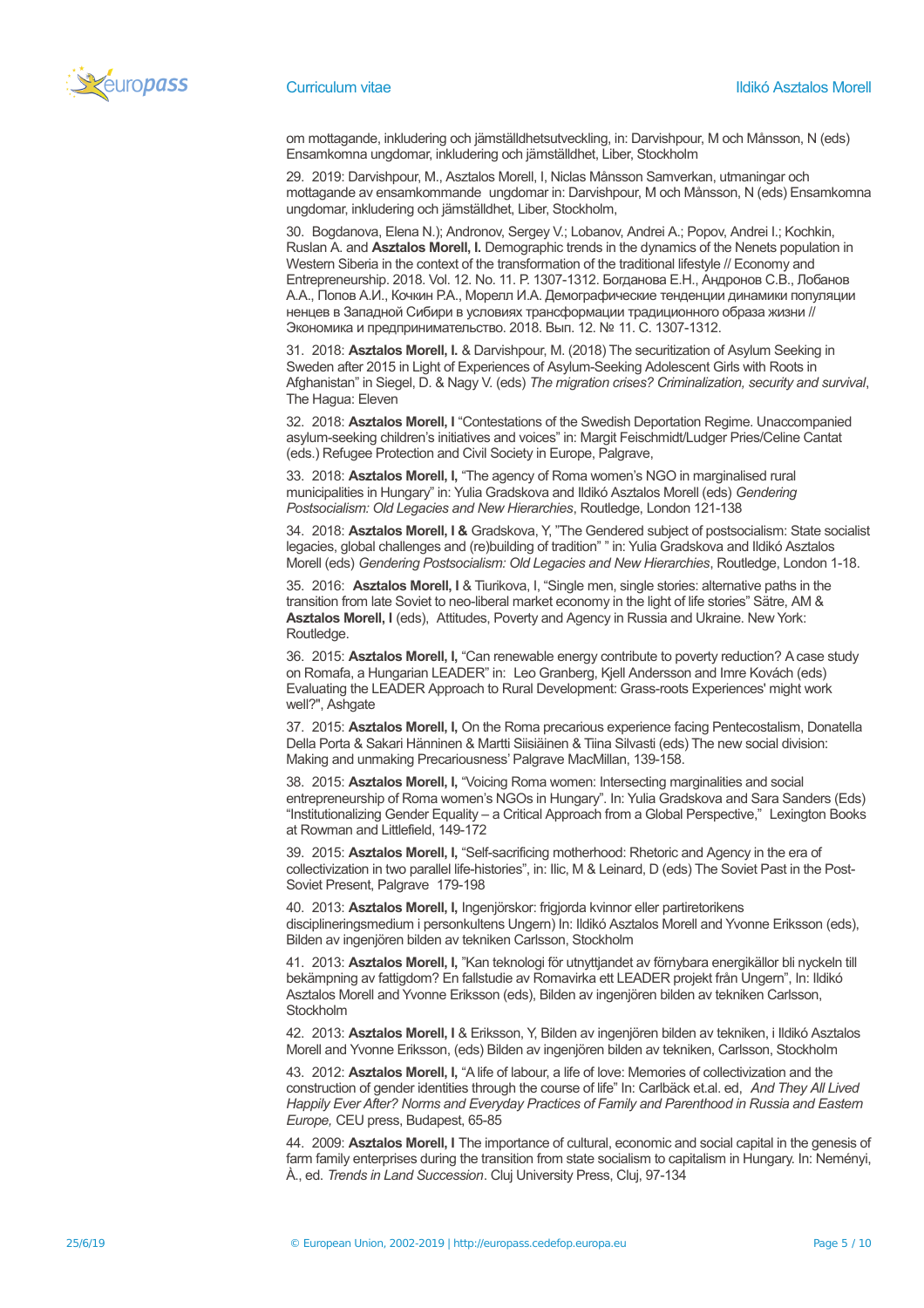

45. 2008: **Asztalos Morell, I** "Care work in Hungarian agrarian entrepreneur families during the postsocialist transition" in: I. Asztalos Morell and B. Bock (eds) Gender regimes, citizen participation and rural restructuring, Elsevier, 2008

46. 2008: **Asztalos Morell, I &** B. Bock, "Dynamics of change and reconstitution in hegemonic and rural gender regimes" in: I. Asztalos Morell et. al. (eds) Gender regimes, citizen participation and rural restructuring, Elsevier, 2008

47. 2008: **Asztalos Morell, I &** Bock, B. "Rural gender regimes: the development of rural gender research and design of a comparative approach", in: I. Asztalos Morell et.al. (eds) Gender regimes, citizen participation and rural restructuring, Elsevier, 2008

48. 2007: **Asztalos Morell, I** "How to combine motherhood with wage labour. Hungarian expert perspectives during the 1960s" In R. Kay (ed) *Gender, equality and difference during and after state socialism*, Palgrave, 2007

49. 2005: **Asztalos Morell, I &** Helene Carlbäck, Sara Rastbäck och Madeleine Hurd, (eds). Introduction, Gender Transitions in Russia and Eastern Europe, Gondolin, Eslöv, 2005

50. 2005: **Asztalos Morell, I** "The rise of the agrarian entrepreneurs in Hungary during the period of transition to capitalism (1989-2002) as a gendered process" In: Ildikó Asztalos Morell, Carlbäck, Helene, Sara Rastbäck och Madeleine Hurd, (eds). Gender Transitions in Russia and Eastern Europe, Gondolin, Eslöv, 2005, 233-265

51. 1999: **Asztalos Morell, I** "Rural Women and Gender Division of Labour in the Post-Communist Transition". In: Starosta, P (ed.) Rural Societies under Communism and Beyond, Hungarian and Polish Perspectives, Lódz University Press, 1999

#### **Monography**

52. 1999*:***Asztalos Morell, I** *Emancipations Dead-End Roads? Studies in the formation and development of the Hungarian Model for Agriculture and Gender (1956-1989)*' Acta Uppsaliensis 46, PhD Thesis, 1999

#### **Journal's voice**

53. 2008: "Sociologins roll I landsbygdsforskningen", *Sociologisk Forskning*, 2008 (1)

#### **Research and Working rapports**

54. 2011: **Asztalos Morell, I,** "Finns det gränser för öppenheten? En forskningscirkel inom omsorg i Flens kommun": in: P. Lahdenperä (ed) Forskningscirkel – arena för verksamhetsutveckling i mångfald, MDH, Studies in Social Sciences, Forskningsrapport, 2011:1, pp 90-112

55. 2017: **Asztalos Morell, I,** Arbetsvillkor, kunskapsöverföring och innovation, Utmaningar och möjligheter för digitaliserad arbete och organisering – delstudie 6, *Studies in Social Sciences*, 2017:6

56. 2017: **Asztalos Morell, I,** Digitalisering och förändrade kunskapskrav, flexibilitet, kopetensförsörjning och mångfald, Utmaningar och möjligheter för digitaliserad arbete och organisering – delstudie 7, *Studies in Social Sciences*, 2017:7

Major Projects **Local care regimes in the context of rural transformation and welfare governance** (Formas, *project leader*/ *researcher* 2025000 SEK) 2010-2014

> **Multicultural aspects of Active Aging: A comparative study of Indien and Sweden (**Forte, *project leader:* Ildikó Asztalos Morell; co-applicant: Lena-Karin Gustafsson Mälardalen university: 3000000 SEK) 2018-2021

**Negotiating poverty: A comparative study of processes producing and reproducing poverty in post-socialist rural local communities in Russia and Hungary** (Vetenskapsrådet, *project leader, researcher*, co-applicant: Ann-Mari Sätre, 7000000 SEK) 2010-2018

**Parenthood vs wage labour. Emancipation rhetoric and gender practice in post-Stalinist Hungary and Soviet Russia.** *researcher* (Östersjöstifltelsen, concluded 2008), 2900000 SEK, project leader: Helene Carlbäck

**Gender Division of Labour in Wage Labour, Informal Economy and Domestic Labour During the Transition from Socialism to Capitalism in Hungary.** *Project leader/researcher*. Financed by FRN (Finished 1999) 630000 SEK

**The evolution of pluralistic production structure prior, during and after state socialism in Hungary.** Financed by HSFR (Finished 1999) *researcher* (three years 50%), project leader: Mats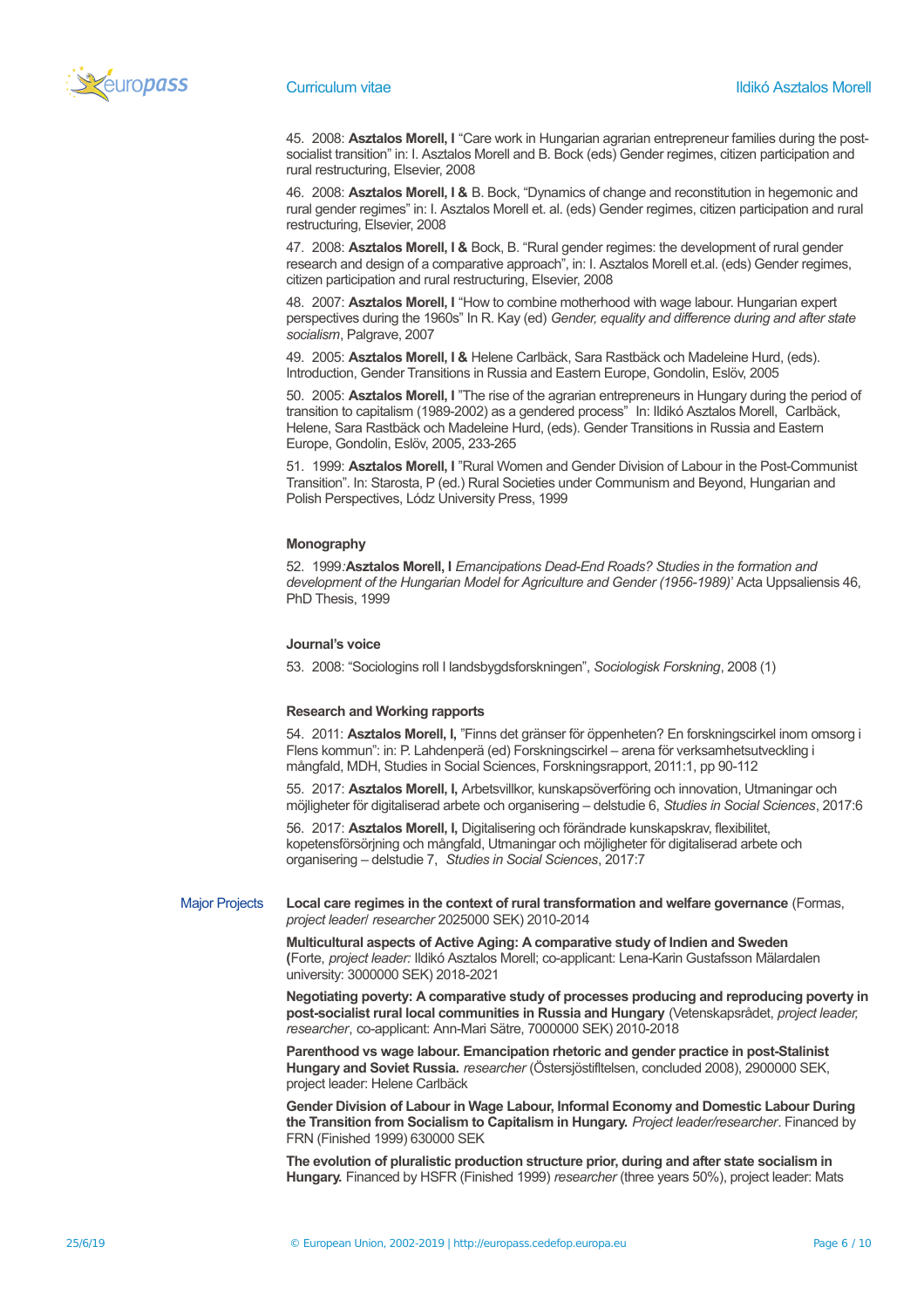

Third task: collaboration with

society

#### Morell

**Gender and agricultural transformation in transitional economies – the case of Hungary.** *Project leader, researcher* (Vetenskapsrådet) concluded 2004: 1295000 SEK

**Generationtransfer and propertytransition in the agriculture 1870-2000: A comparative study between Sweden, Estland and Hungary;** (Vetenskapsrådet completed 2010) *researcher* 4370400 SEK project leader Mats Morell, joint applicants: Ann Grubbström, Irene Flygare

**The strong state and the family: liberation or repression?** *researcher* (Östersjöstiftelsen concluded 2012: 35%) project leader: Helena Carlbäck, joint applicants: Ann-Mari Sätre, Christin Farhan, Julia Gradskova, Maija Runcis, 6500000

## **Collaboration with authorities and municipalities in Sweden**

#### *Research circles at Mälardalen university*

JÄMBREDD: Have participated in the EU funded project JämBredd that was initiated by Professor Pirjo Lahdenperä and Torbjörn Messing at Mälardalen University. The aim of the project was to increase regional competence for education and competence development within gender and multicultural field. The project included 10 research circles and a process leader education.

RÄTT-UT: I have been participating in a collaborative project between MDH and 12 municipalities in Sörmland and Västmanland on human rights: RÄTT-UT. I led a research circle among welfare agents deciding on social support. Even this collaborative project was initiated and co-ordinated by Professor Pirjo Lahdenperä.

STOLT: I participated in a collaborative project between the municipalities of Västerås and Eskilstuna and Mälardalen University led by Professor Kerstin Isaksson. The aim of the project is to develop ways of understanding and improving the *professional and employer related pride* and well-being of those employed by the municipality.

NYANLÄNDA: I have initiated and participated in two collaborative projects for Newcoming Asylum migrant Youth's establishment in Sweden with Mehdrad Darvishpour as project leader from 2015 onwards. This collaboration is organized through the Social Contract (Samhällskontrakt) at Mälardalen University in collaboration with Västerås, Eskilstuna municipality and Västamanland and Södermanland provinces.

## **Collaboration with enterprises**

DAO: I participated in collaborative research with 7 metal industry companies in Sweden on digitalization and work conditions financed by Vinnova with the leadership of Lucia Crevani at Mälardalen University. I have carried out fieldwork and case studies in one metal industry company as my part of the project.

Kompetens-4: This was a follow-up project on spreading the results of DAO project in Swedish metal industry companies with Marie Mörndahl as project leader.

#### **Research information**

#### *Public lectures and participation in conferences*

1993 Arbete för unga vackra kvinnor, kvinnor och arbete i Ungern från femtiotalet till nittiotalet, Women's Maraton, Centre for women Studies at Uppsala University

2006 En könad proletariat, Kvinnornas frigörelse och valet mellan moderskap och lönearbete, Women's Maraton, Centre for women Studies at Uppsala University

2000 The Swedish model for gender equality (Study circle organized by the Ministry of Social and Family Affairs in Hungary)

2005 Den auktoritära välfärdstaten, lecture together with Helene Carlbäck at ABF

seminariumon the Collapse of Socicialism, Centrum for Marxist social studies

2004 Den svenska modellen och arvet efter den tidigare statssocialistka kvinnoemancipationsmodellen, European Women's Meeting, Baltic Sea Days, 2004, Discourse over boundaries, Gender, Culture and Media, at Mälardalnes Högskola, 2004-09-25

2009 The first, second and the "third" economy: Gendering production and reproduction in the context of state socialist agrarian transformation in Hungary 1956-1989, invitation by the Department of Gender Studies, Central European University, Budapest, 2009-01-12

2010 Public lectures on research circle in elderly care:

Aronsborg, Flen (part of spread conferences of JämBredd project)

2011 Research circles: Experiences from JämBreddproject, Eskilstuna, Mälardalen university, Samverkan (collaboration with municipalies)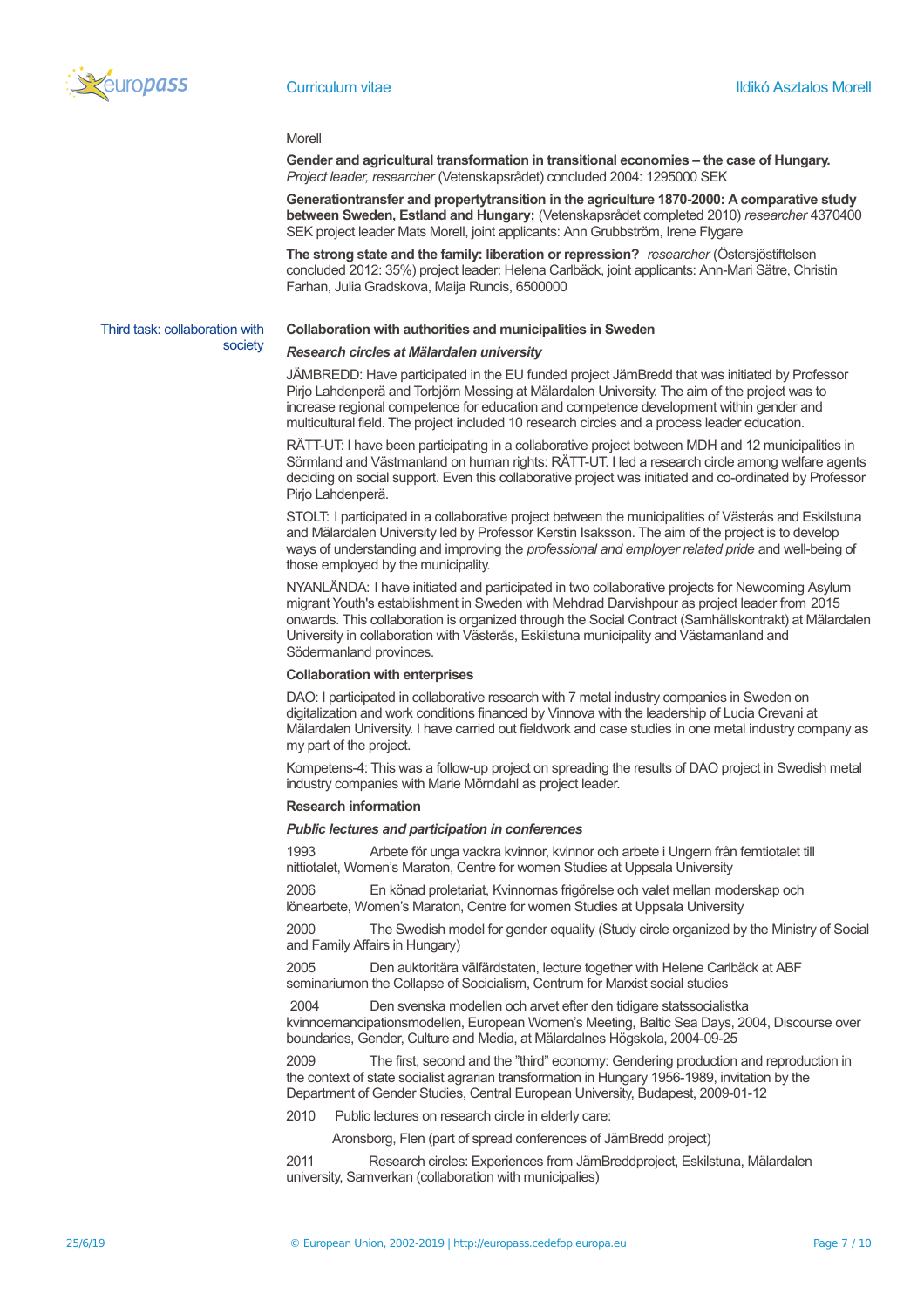

2013/2014 Public lectures on STOLT project in collaboration with Eskiltuna and Västerås municipalities and MDH

2013 Public lecture at Uppsala Centre for Russian Studies on "Renewable energy and poverty reduction"

2017 kick-off for Nyanlända project, Mälardalen university

2018 Regional conference for dissiminating the results of the Nyanlända Project

## *TV debate participation*

2008 deltagande i debattpanel om Öst-Central Europas revolutioner (1956, 1968, 1981) 2008-08-15, Kristian Gerner debattledare

2012 Kommentar på Ungern med anledning av världsteaterdagen, i Sveriges Radio, <http://sverigesradio.se/sida/artikel.aspx?programid=323&artikel=5037805>

2016: I was interviewed by Expressen TV news 2016 October 1 on Hungary's vote on the refugee quota<http://www.expressen.se/nyheter/folkomrostningen-ar-ogiltigforklarad/>

2017: Om aktiv åldrande projektet I Sverige och Indien:

<https://www.svt.se/nyheter/lokalt/vastmanland/forskare-sa-ska-aldre-fa-ett-halsosamt-aldrande>

2017: Om Nyanlända projektet: [https://www.forskning.se/2017/09/04/ensamkommande-barn](https://www.forskning.se/2017/09/04/ensamkommande-barn-integreras-snabbast/)[integreras-snabbast/](https://www.forskning.se/2017/09/04/ensamkommande-barn-integreras-snabbast/)

https://www.flashback.org/t2870487

2018: Spreading project: Digitalization in metal industry; company presentations VINNOVA, projectleader Marie Mörndahl

#### *Romani issues public participation*

2012: SOS- Roma Culture festival in Stockholm; participation in panel on "Attitudes , Roma and theatre as a means" together with Suzanne Osten, Manilla Ernst, Hans Caldaras, Larisa Lacatus, with discussion leader Yvonne Eriksson, professor vid Mälardalens Högskola

2016: expert in the panel on the presentation of the film: "Prejudice: Alternative entrepreneurship institutionalised" at Slottsbiografen in Uppsala arranged by Department of Industrial Engineering and Management, Uppsala Universitet

## Teaching experience **1. PhD level**

#### **Supervision of PhD students**

*Main supervisor* to Cecilia Bygdell from acceptance to completion: PhD thesis completed in 2014 in Human Geography at Uppsala University **Omsorgsfylld landsbygd: Rumsliga perspektiv på åldrande och omsorg på den svenska landsbygden.** The thesis was financed by Formas project on Organising elderly care in rural Sweden led by Ildikó Asztalos Morell

*Co-supervisor* for Jonas Welander from acceptance to completion: PhD thesis completed in 2017 in Working life studies at Mälardalen University **Trust issues: Welfare workers' relationship to their organization.** The thesis was awarded the price of best PhD thesis in working life studies by FULF in 2018

*Main supervisor* for Carl Johansson from acceptance: PhD thesis in Working Life Studies at Mälardalen University. Started in 2018, to be completed 2021. Financed by Forte project Multicultural aspects of active aging led by Ildikó Asztalos Morell

## **Participation in PhD grade committee**

## **Teaching at PhD level courses**

*Course responsibility with examination for:*

Reading course in research circle and participatory studies as method (Working life studies, MDH)

Reading course in rural studies (shared resp.) (Human Geography, Uppsala University)

Health and Welfare with focus on Gender (shared resp. 2013, 2015) (PhD school in Health, Care and Welfare MDH)

Health and Welfare with focus on Gender (course leader 2017) (PhD school in Health, Care and Welfare MDH)

Phylosophy of Welfare and Health (PhD school in Health, Care and Welfare MDH)

Thesis Writing seminar 2015 Fall (Claudia Lampic course responsible) (PhD school in Health, Care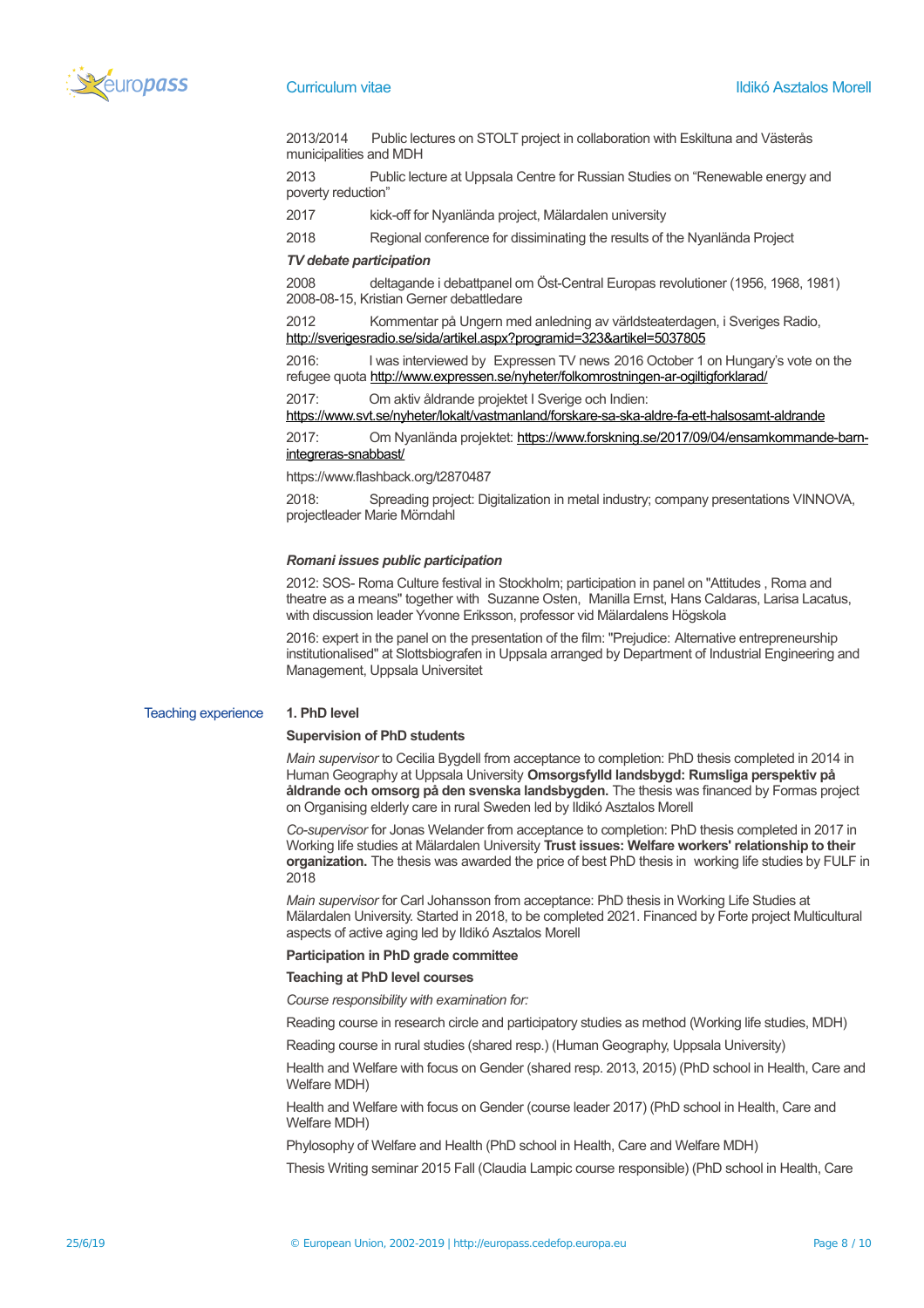

and Welfare MDH)

## **Development of PhD education**

*PhD level course development:* 

2017: course package revision team PhD school in Health, Care and Welfare MDH

## *PhD program development*

2010: member of the multidisciplinary team developing the doctoral school in Working life studies at MDH, responsible for formulating the policy documents and thematic line on gender and welfare studies within the program. My contribution centred around formulating research agenda from a gender and intersectional perspective and participated in forming the texts in the central document for the programme.

#### *Policy document on developing a research profile gender and technology at MDH*

2012: Policy document concerning gender education at Mälardalen university.

#### **Assignments as opponent, member of grades committees, expert advisor**

#### *Participation in PhD grade committees*

Brian Kuns, Peasants and Stock Markets: Pathways from Collective Farming in the Post-Soviet Grain-Belt, Dept of Cultural Geography, Stockholm university (2017)

Anders Blomqvist, Economic Nationalizing in the Ethnic Borderlands of Hungary and Romania Inclusion, Exclusion and Annihilation in Szatmár/Satu-Mare 1867–1944, Department of History Stockholm University (2013)

Oksana Shmulyar Gréen, Entrepreneurship in Russia: Western ideas in Russian translation, Department of sociology, Göteborg University (2009)

Laura Palosuo, Yellow stars and trouser inspections: Jewish testimonies from Hungary, 1920-1945, Department of history, Uppsala University (2008)

#### *Opponent at final seminar for doctoral thesis*

Clary Krekula, Women in Age-coded world: About older women's identity negotiations, PhD, Department of Sociology, Uppsala University, (2005)

Branka Likic Brobic, Democratic governance in Transition from Yugoslav Self Management to Market Economy, The Case of Slovenian Privatisation controversies 1990-1992, PhD, Department of Economic history, Uppsala University (2001)

Margaret Bagg, The aging female, licensiate final seminar at Department of Sociology, Uppsal University(2000)

## *Internal evaluator of PhD thesis final seminar*

Niclas Ulfebrandt Företagshälsovården i Grängesbergsbolagets gruvrörelse1945-1978 Working life studies, MDH (2016)

## *Evaluator of PhD applications*

2005: for BEEGS, Södertörn university

## *PhD advisory board member*

2009: Member in the PhD advisory collegium at: Mälardalen University in the researcher education on Working life, (since 2009)

2010: Department of Cultural/Human Geography at Uppsala University (since 2010).

## **2. Masters level education**

*Program responsibility:*

Broad Master Studies in Gender Studies at Mälardalen university 2003

*Course responsibility and teaching*:

Introduction to gender relations, Broad Master Studies in Gender Studies (2003) at MDH Working Life and Organization within the Master in Working Life Studies, (2013, 2014, 2015, 2016,